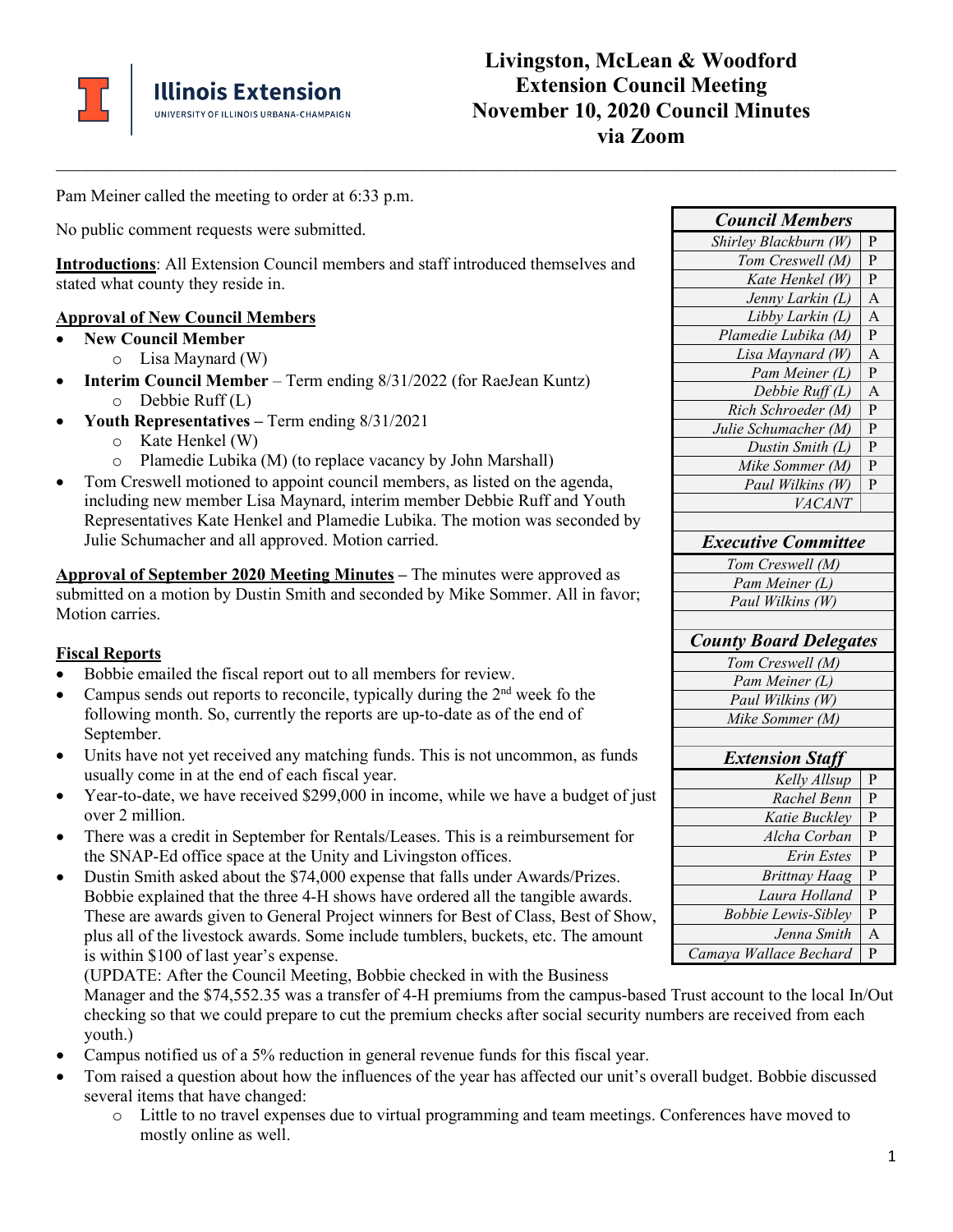

o Program planning has been adjusted to meet the current needs. In some cases, this has been a large savings and in other cases, the costs have risen so that we can provide individualized kits to send home with participants.

**\_\_\_\_\_\_\_\_\_\_\_\_\_\_\_\_\_\_\_\_\_\_\_\_\_\_\_\_\_\_\_\_\_\_\_\_\_\_\_\_\_\_\_\_\_\_\_\_\_\_\_\_\_\_\_\_\_\_\_\_\_\_\_\_\_\_\_\_\_\_\_\_\_\_\_\_\_\_\_\_\_\_\_\_\_\_\_\_\_\_\_\_\_\_\_\_\_\_\_\_\_\_\_\_\_\_\_\_\_\_\_\_\_\_\_\_\_\_\_\_\_\_\_\_\_\_\_\_\_\_\_\_\_\_\_**

- With 4-H, many programs have been picking up baggies full of supplies so that they can take part in the virtual programming and everyone has the same materials to use.
- $\blacksquare$  Home Lawn & Garden Day will be virtual. This is typically a money-making event for Master Gardeners, so in many cases, the unit will need to help cover the Master Gardener costs throughout the year. Livingston and Woodford have similar events that will not be in-person.

#### **Business Items**

#### **Approval of Bank Signatories**

• Paul Wilkins made a motion to approve all signatories listed on the agenda. These include Kelly Allsup, Katie Buckley, Alcha Corban, Brittnay Haag, Bobbie Lewis-Sibley, Jenna Smith and Camaya Wallace Bechard. Julie Schumacher seconded the motion. All were in favor. Motion approved.

#### **Staffing Update**

- The SNAP-Ed Community Worker position has been a failed search many times. We were hopeful that this time would be successful, but we are waiting to hear from Human Resources.
- The Local Foods & Small Farm Educator position completed a credential review this morning and will be scheduling interviews. There are several good candidates this time around, so Bobbie is looking forward to the interview process.

#### **Civil Rights Compliance**

- With no in-person programming, this information is difficult to collect. In pivoting to virtual programming, our staff is trying to accommodate needs of many different attendees.
	- o Zoom calls can be close captioned live. All of our videos posted to YouTube are now being close captioned.

#### **Program Advisory Committees – TOPIC: Program Plan of Work**

- Each committee went into a different breakout rooms and discussed each program's plan of work. They were also able to share ideas on how to engage audiences during a pandemic.
	- o 4-H Youth Development: Kate Henkel, Plamedie Lubika, Dustin Smith, Alcha Corban, Laura Holland, Katie Buckley
	- o Ag & Natural Resources: Shirley Blackburn, Tom Creswell, Rich Schroeder, Kelly Allsup, Brittnay Haag
	- o Family & Consumer Sciences: Pam Meiner, Julie Schumacher, Mike Sommer, Paul Wilkins, Rachel Benn, Camaya Wallace Bechard

### **Other Business Items**

- Linda Faye White joined the call after her 4-H Club Meeting was over. She is a member of the Extension State Advisory Council (ESAC) and gave a report to the council members.
	- o ESAC is made up of 17 council members and 14 members of the leadership team (state-wide staff) from three regions. They meet twice per year in February and October. Their meetings include speakers, meeting campus department heads, discussion groups, etc.
	- o Dean Kidwell spoke to ESAC members, giving them an update on Extension.
		- They have worked to strengthen the relationship between Extension and the Department of Agriculture, as well as with government officials.
		- Extension and Public Engagement Connection Center (EPECC) was created to be a gateway between Extension and the university.
		- Extension made it into the university's strategic plan.